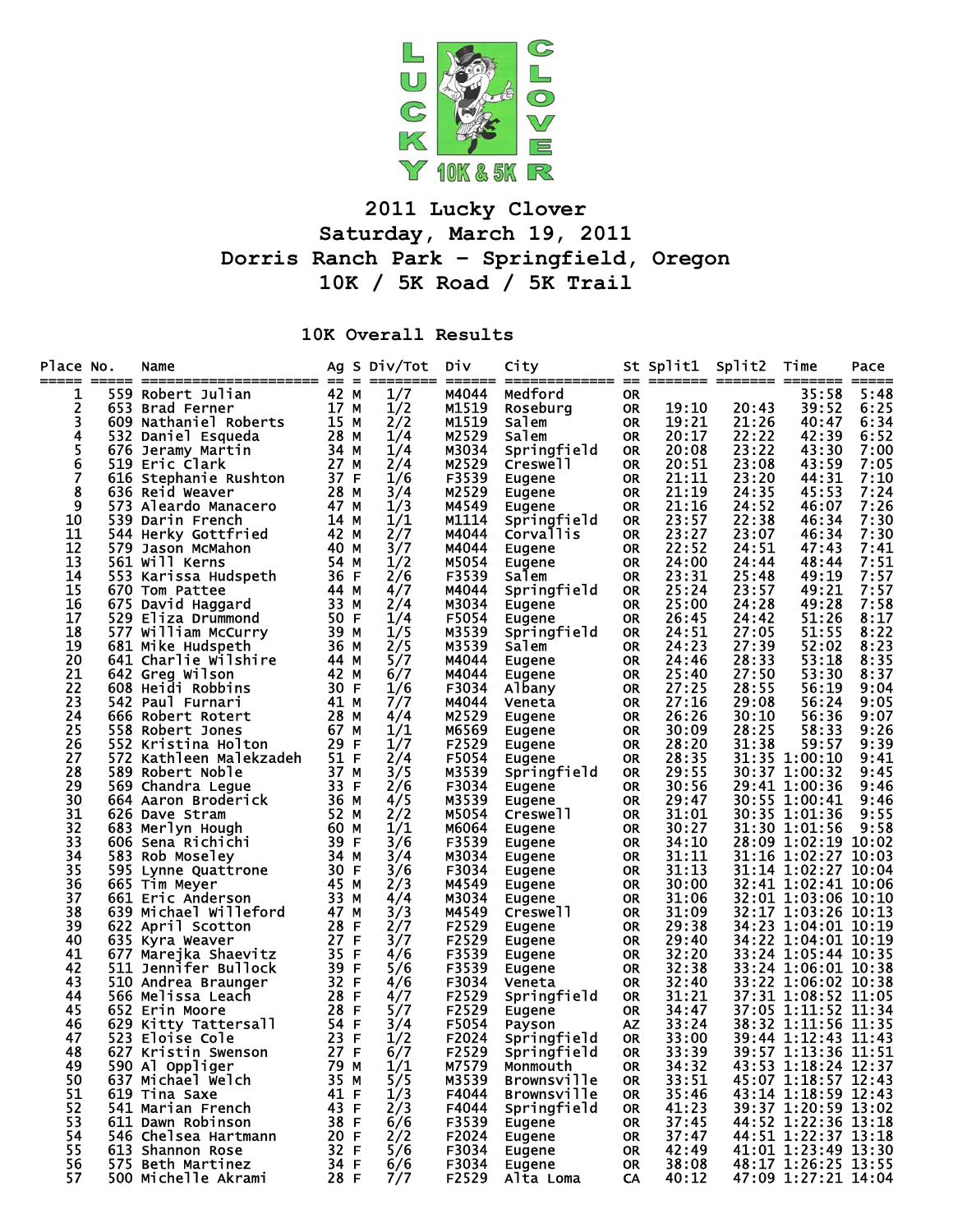|    | 514 Nancy Ceccanese  | 50 F $4/4$   |     |       | F5054 Eugene      | <b>OR</b> | 40:45 | 50:57 1:31:41 14:46            |
|----|----------------------|--------------|-----|-------|-------------------|-----------|-------|--------------------------------|
| 59 | 656 Donna Pineda     | 41 F $3/3$   |     |       | F4044 Springfield | <b>OR</b> | 53:32 | 51:44 1:45:16 16:57            |
| 60 | 584 Elizabeth Murray | 55 F $1/1$   |     |       | F5559 Westfir     | <b>OR</b> | 50:46 | 57:52 1:48:38 17:29            |
| 61 | 585 Rebecca Murray   | $18 F \t1/1$ |     |       | F1519 westfir     | <b>OR</b> |       | 50:48 57:52 1:48:40 17:30      |
| 62 | 648 Lee Young        | 58 M         | 1/1 | M5559 | Eugene            |           |       | OR 52:51 1:26:10 2:19:00 22:23 |
| 63 | 534 Carol Fairbanks  | 69 F $1/1$   |     | F6569 | Eugene            |           |       | OR 52:46 1:26:15 2:19:00 22:23 |

## **10K Results By Age Group**

| MALE AGE GROUP: 01 TO 14                        |    |                  |            |                        |    |                              |            |
|-------------------------------------------------|----|------------------|------------|------------------------|----|------------------------------|------------|
| 1 Darin French                                  | 14 | 46:34            | 7:30       |                        |    |                              |            |
| MALE AGE GROUP: 15 TO 19                        |    |                  |            |                        |    |                              |            |
| 1 Brad Ferner                                   | 17 | 39:52            | 6:25       | 2 Nathaniel Roberts    | 15 |                              | 40:47 6:34 |
| FEMALE AGE GROUP: 15 TO 19                      |    |                  |            |                        |    |                              |            |
| 1 Rebecca Murray                                |    | 18 1:48:40 17:30 |            |                        |    |                              |            |
| FEMALE AGE GROUP: 20 TO 24                      |    |                  |            |                        |    |                              |            |
| 1 Eloise Cole                                   |    | 23 1:12:43 11:43 |            | 2 Chelsea Hartmann     |    | 20 1:22:37 13:18             |            |
| MALE AGE GROUP: 25 TO 29                        | 28 | 42:39            | 6:52       | 3 Reid Weaver          | 28 |                              | 7:24       |
| 1 Daniel Esqueda                                | 27 | 43:59            | 7:05       | 4 Robert Rotert        | 28 | 45:53<br>56:36               | 9:07       |
| 2 Eric Clark                                    |    |                  |            |                        |    |                              |            |
| FEMALE AGE GROUP: 25 TO 29<br>1 Kristina Holton | 29 |                  | 59:57 9:39 | 5 Erin Moore           |    | 28 1:11:52 11:34             |            |
| 2 April Scotton                                 |    | 28 1:04:01 10:19 |            | 6 Kristin Swenson      |    | 27 1:13:36 11:51             |            |
|                                                 |    | 27 1:04:01 10:19 |            |                        |    |                              |            |
| 3 Kyra Weaver<br>4 Melissa Leach                |    | 28 1:08:52 11:05 |            |                        |    |                              |            |
| MALE AGE GROUP: 30 TO 34                        |    |                  |            |                        |    |                              |            |
|                                                 | 34 | 43:30            | 7:00       | 3 Rob Moseley          |    | 34 1:02:27 10:03             |            |
| 1 Jeramy Martin<br>2 David Haggard              | 33 | 49:28            | 7:58       | <b>4 Eric Anderson</b> |    | $33\overline{1:03:06}$ 10:10 |            |
| FEMALE AGE GROUP: 30 TO 34                      |    |                  |            |                        |    |                              |            |
| 1 Heidi Robbins                                 | 30 | 56:19            | 9:04       | 4 Andrea Braunger      |    | 32 1:06:02 10:38             |            |
| 2 Chandra Legue                                 |    | 33 1:00:36       | - 9:46     | 5 Shannon Rose         |    | 32 1:23:49 13:30             |            |
| 3 Lynne Quattrone                               |    | 30 1:02:27 10:04 |            | 6 Beth Martinez        |    | 34 1:26:25 13:55             |            |
| MALE AGE GROUP: 35 TO 39                        |    |                  |            |                        |    |                              |            |
| 1 William McCurry                               | 39 | 51:55            | 8:22       | 4 Aaron Broderick      |    | 36 1:00:41 9:46              |            |
| 2 Mike Hudspeth                                 | 36 | 52:02            | 8:23       | 5 Michael Welch        |    | 35 1:18:57 12:43             |            |
| 3 Robert Noble                                  |    | 37 1:00:32       | 9:45       |                        |    |                              |            |
| FEMALE AGE GROUP: 35 TO 39                      |    |                  |            |                        |    |                              |            |
| 1 Stephanie Rushton                             | 37 | 44:31            | 7:10       | 4 Marejka Shaevitz     |    | 35 1:05:44 10:35             |            |
| 2 Karissa Hudspeth                              | 36 | 49:19            | 7:57       | 5 Jennifer Bullock     |    | 39 1:06:01 10:38             |            |
| 3 Sena Richichi                                 |    | 39 1:02:19 10:02 |            | 6 Dawn Robinson        |    | 38 1:22:36 13:18             |            |
| MALE AGE GROUP: 40 TO 44                        |    |                  |            |                        |    |                              |            |
| 1 Robert Julian                                 | 42 | 35:58            | 5:48       | 5 Charlie Wilshire     | 44 | 53:18                        | 8:35       |
| 2 Herky Gottfried                               | 42 | 46:34            | 7:30       | 6 Greg Wilson          | 42 | 53:30 8:37                   |            |
| 3 Jason McMahon                                 | 40 | 47:43            | 7:41       | 7 Paul Furnari         | 41 | 56:24                        | 9:05       |
| 4 Tom Pattee                                    | 44 | 49:21            | 7:57       |                        |    |                              |            |
| FEMALE AGE GROUP: 40 TO 44                      |    |                  |            |                        |    |                              |            |
| 1 Tina Saxe                                     |    | 41 1:18:59 12:43 |            | 3 Donna Pineda         |    | 41 1:45:16 16:57             |            |
| 2 Marian French                                 |    | 43 1:20:59 13:02 |            |                        |    |                              |            |
| MALE AGE GROUP: 45 TO 49                        |    |                  |            |                        |    |                              |            |
| 1 Aleardo Manacero                              | 47 |                  | 46:07 7:26 | 3 Michael Willeford    |    | 47 1:03:26 10:13             |            |
| 2 Tim Meyer                                     |    | 45 1:02:41 10:06 |            |                        |    |                              |            |
| MALE AGE GROUP: 50 TO 54                        |    |                  |            |                        |    |                              |            |
| 1 Will Kerns                                    | 54 | 48:44            | 7:51       | 2 Dave Stram           |    | 52 1:01:36                   | 9:55       |
| FEMALE AGE GROUP: 50 TO 54                      |    |                  |            |                        |    |                              |            |
| 1 Eliza Drummond                                | 50 | 51:26            | 8:17       | 3 Kitty Tattersall     |    | 54 1:11:56 11:35             |            |
| 2 Kathleen Malekzadeh                           |    | 51 1:00:10       | 9:41       | 4 Nancy Ceccanese      |    | 50 1:31:41 14:46             |            |
| MALE AGE GROUP: 55 TO 59                        |    |                  |            |                        |    |                              |            |
| 1 Lee Young                                     |    | 58 2:19:00 22:23 |            |                        |    |                              |            |
| FEMALE AGE GROUP: 55 TO 59                      |    |                  |            |                        |    |                              |            |
| 1 Elizabeth Murray                              |    | 55 1:48:38 17:29 |            |                        |    |                              |            |
| MALE AGE GROUP: 60 TO 64                        |    |                  |            |                        |    |                              |            |
| 1 Merlyn Hough                                  |    | 60 1:01:56       | 9:58       |                        |    |                              |            |
| MALE AGE GROUP: 65 TO 69                        |    |                  |            |                        |    |                              |            |
| 1 Robert Jones                                  | 67 | 58:33            | 9:26       |                        |    |                              |            |
| FEMALE AGE GROUP: 65 TO 69                      |    |                  |            |                        |    |                              |            |
| 1 Carol Fairbanks                               |    | 69 2:19:00 22:23 |            |                        |    |                              |            |

## **5K Road Overall Results**

| Place No. | Name                  |      | Ag S Div/Tot Div |              | City                      |           | St Time        | Pace |
|-----------|-----------------------|------|------------------|--------------|---------------------------|-----------|----------------|------|
|           |                       |      |                  |              |                           |           |                |      |
|           | 662 Andrew Prentice   | 27 M | 1/2              |              | M2529 Olympia             | <b>WA</b> | 16:29          | 5:19 |
|           | 679 James Kilev       | 42 M | 1/2              |              | M4044 Eugene<br><b>OR</b> |           | 19:27          | 6:16 |
|           | 624 Charlie Solomon   | 47 F | 1/2              |              | F4549 Junction City OR    |           | 20:44          | 6:41 |
| 4         | 651 Marvin Gladden    | 59 M | 1/2              |              | M5559 Salem               | OR        | 21:02          | 6:47 |
|           | 547 Peter Hatton      | 50 M | 1/1              | M5054        | Bend                      | <b>OR</b> | 21:28          | 6:55 |
|           | 574 Adriane Marcellus | 23 F | 1/2              | F2024        | Eugene                    | <b>OR</b> | $22:21$ $7:12$ |      |
|           | 512 Emily Bushouse    | 27 F | 1/2              | F2529 Eugene |                           | OR.       | 22:25 7:13     |      |

MALE AGE GROUP: 75 TO 79

1 Al Oppliger 79 1:18:24 12:37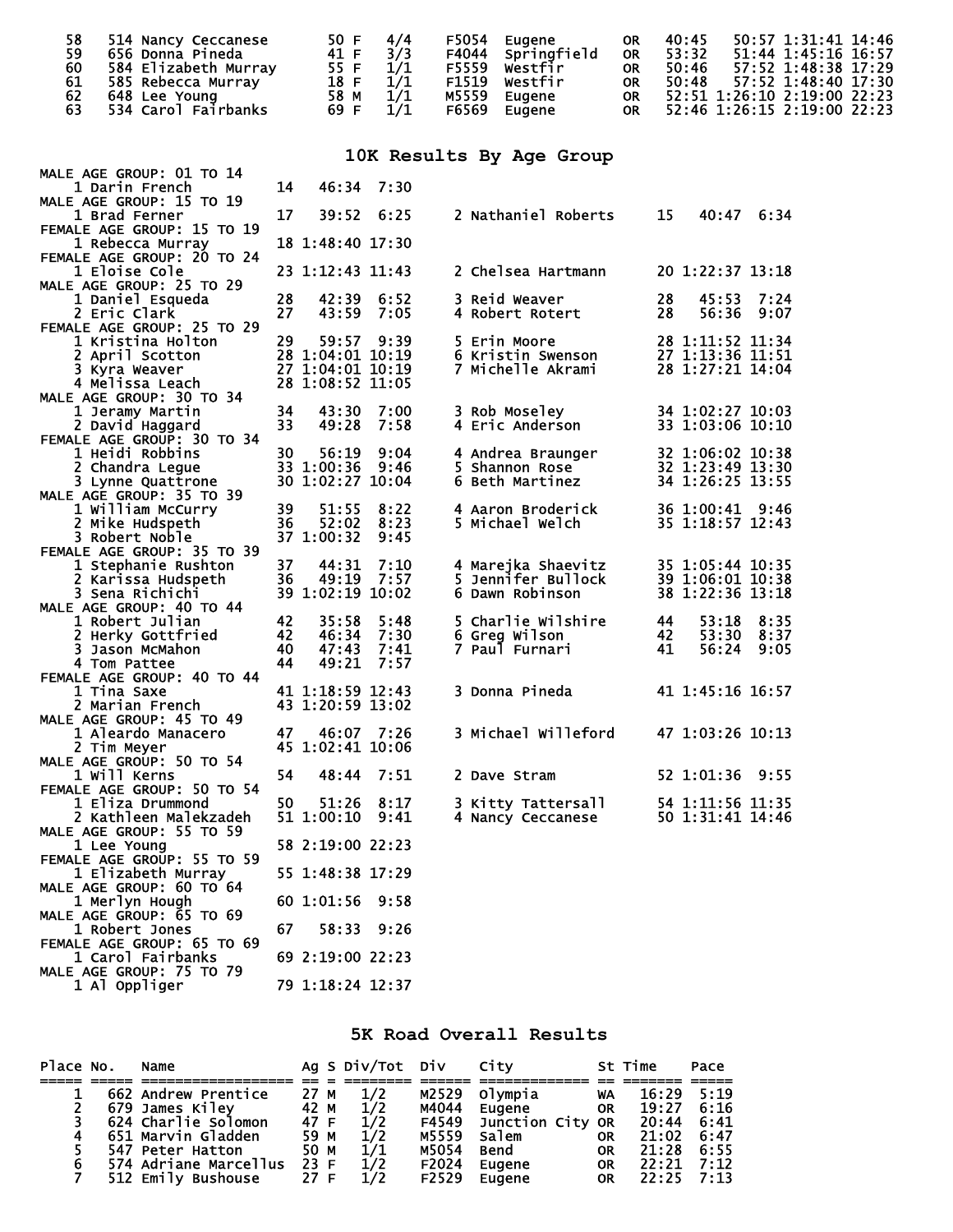| 8           | 650 Alan Bianchi        | 41 M     | 2/2 | M4044 | Eugene      | <b>OR</b> | 22:39       | 7:18 |
|-------------|-------------------------|----------|-----|-------|-------------|-----------|-------------|------|
| $\tilde{9}$ | 582 Randy Mitts         | 36 M     | 1/1 | M3539 | Springfield | <b>OR</b> | 23:09       | 7:27 |
| 10          | 672 Doug Lester         | 58 M     | 2/2 | M5559 | Sutherlin   | <b>OR</b> | 23:30       | 7:34 |
| 11          | 563 Jim Kimball         | 33 M     | 1/3 | M3034 | Salem       | <b>OR</b> | 24:07       | 7:46 |
| 12          | 564 Foster Kimble       | 64 M     | 1/1 | M6064 | salem       | <b>OR</b> | 24:58       | 8:03 |
| 13          | 663 Matthew Griner      | 27 M     | 2/2 | M2529 | Spokane     | WA        | 25:08       | 8:06 |
| 14          | 669 Darrin McLaughlin   | 46 M     | 1/2 | M4549 | Allegany    | <b>OR</b> | 26:09       | 8:25 |
| 15          | 548 Tia Hatton          | 14<br>F  | 1/3 | F1114 | Bend        | <b>OR</b> | 26:19       | 8:28 |
| 16          | 562 Charlie Kimball     | 12<br>M  | 1/1 | M1114 | Salem       | <b>OR</b> | 27:33       | 8:52 |
| 17          | 643 Nick Wilson         | 09 M     | 1/1 | M0110 | Eugene      | <b>OR</b> | 28:21       | 9:08 |
| 18          | 570 Stefanie Lemoigne   | 28 F     | 2/2 | F2529 | Springfield | <b>OR</b> | 29:01       | 9:21 |
| 19          | 604 Oivia Reiersgaard   | 14<br>F  | 2/3 | F1114 | Springfield | <b>OR</b> | 30:02       | 9:40 |
| 20          | 600 Michael Reep        | 30 M     | 2/3 | M3034 | Springfield | <b>OR</b> | 31:23 10:06 |      |
| 21          | 680 Allie Barner        | 24<br>F  | 2/2 | F2024 | Roseburg    | <b>OR</b> | 32:07 10:21 |      |
| 22          | 521 Stevie Clifford     | 31 F     | 1/1 | F3034 | Eugene      | <b>OR</b> | 32:32 10:29 |      |
| 23          | 603 Michele Reiersgaard | 44 F     | 1/4 | F4044 | Springfield | <b>OR</b> | 33:43 10:51 |      |
| 24          | 644 Raejean Wilson      | 42 F     | 2/4 | F4044 | Eugene      | <b>OR</b> | 34:22 11:04 |      |
| 25          | 551 Tina Holt           | 43<br>E  | 3/4 | F4044 | Grand Ronde | <b>OR</b> | 34:48 11:12 |      |
| 26          | 612 Todd Ronan          | 32<br>M  | 3/3 | M3034 | Eugene      | <b>OR</b> | 37:52 12:12 |      |
| 27          | 587 Kent Noah           | 46 M     | 2/2 | M4549 | Springfield | <b>OR</b> | 40:04 12:54 |      |
| 28          | 588 Tiffani Noah        | 41<br>F  | 4/4 | F4044 | Springfield | <b>OR</b> | 40:06 12:55 |      |
| 29          | 646 Melisa Woods        | 45 F     | 2/2 | F4549 | Vancouver   | WA        | 40:17 12:58 |      |
| 30          | 568 Marissa Lee         | 14<br>F  | 3/3 | F1114 | Springfield | <b>OR</b> | 45:24 14:37 |      |
| 31          | 524 Lisa Cole           | 54<br>-F | 1/1 | F5054 | Springfield | <b>OR</b> | 56:43 18:16 |      |
|             |                         |          |     |       |             |           |             |      |

**5K Road Results By Age Group** 

|                            |    |       |                | --- ----- --------- --, --g- |    |                |
|----------------------------|----|-------|----------------|------------------------------|----|----------------|
| MALE AGE GROUP: 01 TO 14   |    |       |                |                              |    |                |
| 1 Charlie Kimball          | 12 |       | $27:33$ $8:52$ | 2 Nick Wilson                | 09 | $28:21$ $9:08$ |
| FEMALE AGE GROUP: 01 TO 14 |    |       |                |                              |    |                |
| 1 Tia Hatton               | 14 | 26:19 | 8:28           | 3 Marissa Lee                | 14 | 45:24 14:37    |
| 2 Oivia Reiersgaard        | 14 | 30:02 | 9:40           |                              |    |                |
| FEMALE AGE GROUP: 20 TO 24 |    |       |                |                              |    |                |
| 1 Adriane Marcellus        | 23 | 22:21 | 7:12           | 2 Allie Barner               | 24 | 32:07 10:21    |
| MALE AGE GROUP: 25 TO 29   |    |       |                |                              |    |                |
| 1 Andrew Prentice          | 27 | 16:29 | 5:19           | 2 Matthew Griner             | 27 | 25:08<br>8:06  |
| FEMALE AGE GROUP: 25 TO 29 |    |       |                |                              |    |                |
| 1 Emily Bushouse           | 27 | 22:25 | 7:13           | 2 Stefanie Lemoigne          | 28 | 29:01 9:21     |
| MALE AGE GROUP: 30 TO 34   |    |       |                |                              |    |                |
| 1 Jim Kimball              | 33 |       | 24:07 7:46     | 3 Todd Ronan                 | 32 | 37:52 12:12    |
| 2 Michael Reep             | 30 |       | 31:23 10:06    |                              |    |                |
| FEMALE AGE GROUP: 30 TO 34 |    |       |                |                              |    |                |
| 1 Stevie Clifford          | 31 |       | 32:32 10:29    |                              |    |                |
| MALE AGE GROUP: 35 TO 39   |    |       |                |                              |    |                |
| 1 Randy Mitts              | 36 | 23:09 | 7:27           |                              |    |                |
| MALE AGE GROUP: 40 TO 44   |    |       |                |                              |    |                |
| 1 James Kiley              | 42 |       | 19:27 6:16     | 2 Alan Bianchi               | 41 | $22:39$ $7:18$ |
| FEMALE AGE GROUP: 40 TO 44 |    |       |                |                              |    |                |
| 1 Michele Reiersgaard      | 44 |       | 33:43 10:51    | 3 Tina Holt                  | 43 | 34:48 11:12    |
| 2 Raejean Wilson           | 42 |       | 34:22 11:04    | 4 Tiffani Noah               | 41 | 40:06 12:55    |
| MALE AGE GROUP: 45 TO 49   |    |       |                |                              |    |                |
| 1 Darrin McLaughlin        | 46 | 26:09 | 8:25           | 2 Kent Noah                  | 46 | 40:04 12:54    |
| FEMALE AGE GROUP: 45 TO 49 |    |       |                |                              |    |                |
| 1 Charlie Solomon          | 47 | 20:44 | 6:41           | 2 Melisa Woods               | 45 | 40:17 12:58    |
| MALE AGE GROUP: 50 TO 54   |    |       |                |                              |    |                |
| 1 Peter Hatton             | 50 |       | 21:28 6:55     |                              |    |                |
| FEMALE AGE GROUP: 50 TO 54 |    |       |                |                              |    |                |
| 1 Lisa Cole                | 54 |       | 56:43 18:16    |                              |    |                |
| MALE AGE GROUP: 55 TO 59   |    |       |                |                              |    |                |
| 1 Marvin Gladden           | 59 |       | 21:02 6:47     | 2 Doug Lester                | 58 | 23:30 7:34     |
| MALE AGE GROUP: 60 TO 64   |    |       | 24:58 8:03     |                              |    |                |
| 1 Foster Kimble            | 64 |       |                |                              |    |                |

| Place No. | Name                           |      | Ag S Div/Tot Div |       | City          |           | St Time | Pace |
|-----------|--------------------------------|------|------------------|-------|---------------|-----------|---------|------|
|           |                                |      |                  |       |               |           |         |      |
|           | 560 Zack Kennedy               | 24 M | 1/2              | M2024 | Eugene        | <b>OR</b> | 20:24   | 6:34 |
|           | 517 Dave Chapman               | 56 M | 1/2              | M5559 | Springfield   | <b>OR</b> | 22:17   | 7:11 |
|           | 530 David D Elliott            | 38 M | 1/5              | M3539 | Springfield   | <b>OR</b> | 22:24   | 7:13 |
|           | 638 John Wells                 | 57 M | 2/2              | M5559 | Eugene        | <b>OR</b> | 22:55   | 7:23 |
|           | 531 David J Elliott            | 66 M | 1/2              | M6569 | Creswell      | <b>OR</b> | 23:54   | 7:42 |
| 6         | 625 Kd Solomon                 | 18 F | 1/1              | F1519 | Junction City | <b>OR</b> | 24:26   | 7:52 |
|           | 513 John Call                  | 30 M | 1/5              | M3034 | Rosebura      | <b>OR</b> | 25:22   | 8:10 |
| 8         | 633 Scott Tuttle Shamblin 27 M |      | 1/1              | M2529 | Eugene        | <b>OR</b> | 25:52   | 8:20 |
|           | 540 Derek French               | 45 M | 1/3              | M4549 | Springfield   | <b>OR</b> | 25:52   | 8:20 |
| 10        | 678 Alan Peterson              | 51 M | 1/1              | M5054 | Springfield   | <b>OR</b> | 26:20   | 8:29 |
| 11        | 555 Amanda Husted              | 26 F | 1/13             | F2529 | Springfield   | <b>OR</b> | 26:46   | 8:37 |
| 12        | 671 Ed Stroub                  | 46 M | 2/3              | M4549 | Eugene        | <b>OR</b> | 27:44   | 8:56 |
| 13        | 591 Ethan Oppliger             | 15 M | 1/3              | M1519 | <b>Dallas</b> | <b>OR</b> | 28:28   | 9:10 |
| 14        | 614 Kristi Rudolph             | 27 F | 2/13             | F2529 | Salem         | <b>OR</b> | 28:53   | 9:18 |
| 15        | 660 Jake Bailey                | 15 M | 2/3              | M1519 | Bend          | <b>OR</b> | 29:33   | 9:31 |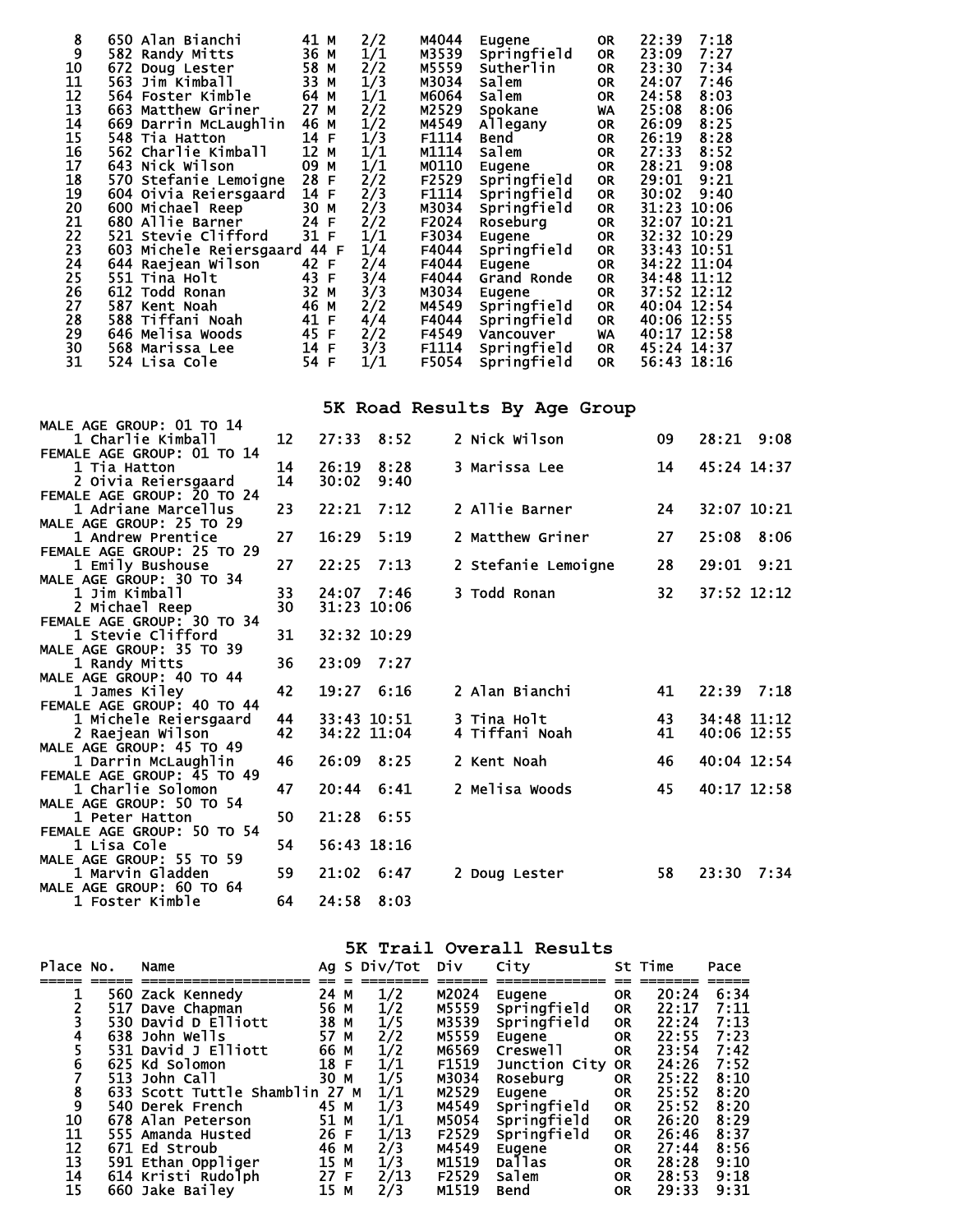| 16<br>17<br>18<br>19<br>20<br>21<br>22<br>23<br>24<br>25<br>26<br>27<br>28<br>29<br>30<br>31<br>32<br>33<br>34<br>35<br>36<br>37<br>38<br>39<br>40<br>41<br>42<br>43<br>44<br>45<br>46<br>47<br>48<br>49<br>50<br>51<br>52<br>53<br>54<br>55<br>56<br>57<br>58<br>59<br>60<br>61<br>62<br>63<br>64<br>65<br>66<br>67<br>68<br>69<br>70<br>71<br>72<br>73 | 659 Brad Bailey<br>516 Charlene Chamberlain 48 F<br>615 Jeff Ruecker<br>649 Brandon Youngmayr 30 M<br>503 Richard Barnes<br>632 Abby Tuttle Shamblin 27 F<br>630 Philip Thomas<br>508 Greg Bolt<br>601 Eric Reese<br>515 Wally Ceccanese<br>623 April Snell<br>673 Robert Miller<br>571 Mandy Lindgren<br>536 Tim Fiechtner<br>520 Julie Clark<br>647 Lori Woody<br>682 Sara Collins<br>576 Jenifer McAlexander 38 F<br>594 Traci Petrowski<br>502 Lori Ayers<br>527 Dawn Davis<br>507 Camille Boever<br>554 Heather Hughes<br>526 Rachel Courter<br>506 Bryan Boender<br>667 Matt Hilverda<br>533 Jeannine Evans-Todahl 42 F<br>668 Barbarita Barrera<br>645 Brent Woertink<br>505 Paty Bichsel<br>655 Sabrina Chesnut<br>674 Shannon Arch<br>528 Jane Dods<br>620 Ellen Scattergood<br>621 Sean Scattergood<br>607 Brooke Rizor<br>581 Pat Mitchell<br>634 Michelle Urso<br>605 Jeanine Rhode<br>654 Jessie Kurtz<br>567 Dawn Lee<br>640 Becki Williams<br>518 Becky Chineworth<br>525 Ben Cooper<br>556 Renee Irvin<br>543 Linda Gilbert<br>596 Dave Ramsey<br>597 Tara Ramsey<br>545 Jenny Graves<br>658 Audust Beers<br>658 Audrey Pearn 72 F<br>537 Tracy Fiechtner<br>592 Jayne Oppliger<br>610 Jordan Robertson<br>501 Amber Alexander<br>586 Cindy Nelson<br>578 Shannon McGuire<br>598 Kathie Ream<br>549 Sara Hawkins | 49 M<br>40 M<br>38 M<br>21 M<br>34 M<br>30 M<br>12 M<br>33 F<br>44 M<br>25 F<br>40 M<br>25 F<br>27 F<br>20 F<br>30 F<br>52 F<br>40 F<br>26 F<br>25 F<br>22 F<br>35 M<br>37 M<br>38 F<br>33 M<br>22 F<br>38 F<br>42 F<br>75 F<br>39 F<br>38 M<br>29 F<br>63 F<br>35 F<br>35 F<br>32 F<br>42 F<br>50 F<br>58 F<br>17 M<br>48 F<br>63 F<br>64 M<br>51 F<br>26 F<br>40 F<br>70 F<br>20 F<br>29 F<br>51 F<br>40 F<br>62 F<br>28 F |       | 3/3<br>1/2<br>1/4<br>2/5<br>2/5<br>3/13<br>2/2<br>3/5<br>4/5<br>1/1<br>1/3<br>2/4<br>4/13<br>3/4<br>5/13<br>6/13<br>1/4<br>1/6<br>2/3<br>1/4<br>1/7<br>7/13<br>8/13<br>2/4<br>3/5<br>4/5<br>2/7<br>2/6<br>5/5<br>3/4<br>3/6<br>3/7<br>1/1<br>4/6<br>5/5<br>9/13<br>1/5<br>5/6<br>6/6<br>3/3<br>4/7<br>2/4<br>1/1<br>3/3<br>2/2<br>2/5<br>1/1<br>3/4<br>10/13<br>1/2<br>5/7<br>2/2<br>4/4<br>11/13<br>4/4<br>6/7<br>3/5<br>12/13 | M4549<br>F4549<br>M4044<br>M3034<br>M3539<br>F2529<br>M2024<br>M3034<br>M3034<br>M1114<br>F3034<br>M4044<br>F2529<br>M4044<br>F2529<br>F2529<br>F2024<br>F3539<br>F3034<br>F5054<br>F4044<br>F2529<br>F2529<br>F2024<br>M3539<br>M3539<br>F4044<br>F3539<br>M3034<br>F2024<br>F3539<br>F4044<br>F7579<br>F3539<br>M3539<br>F2529<br>F6064<br>F3539<br>F3539<br>F3034<br>F4044<br>F5054<br>F5559<br>M1519<br>F4549<br>F6064<br>м6064<br>F5054<br>F2529<br>F7074<br>F4044<br>F7074<br>F2024<br>F5054<br>F4044<br>F6064<br>F2529 | Bend<br>Elmira<br>Vancouver<br>Springfield<br>Springfield<br>Eugene<br>Eugene<br>Redmond<br>West Linn<br>Eugene<br>Eugene<br>Springfield<br>Springfield<br>Monroe<br>Creswell<br>Cottage Grove OR<br>Creswell<br>Eugene<br>Springfield<br>Cottage Grove OR<br>Springfield<br>Eugene<br><b>Elkton</b><br>Springfield<br>Springfield<br>Stayton<br>Eugene<br>Salem<br>Creswell<br><b>Creswell</b><br>Springfield<br>Eugene<br>Springfield<br>Rainier<br>Rainier<br>Medford<br>Dexter<br>Eugene<br>Leaburg<br>Springfield<br>Springfield<br>Portland<br>Eugene<br>Eugene<br>Eugene<br>Salem<br>Salem<br>Salem<br>Springfield<br>Florence<br>Monroe<br>Monmouth<br>Springfield<br>F2529 Eugene<br>Eugene<br>Salem<br>Keizer<br>Junction City OR 1:00:28 19:28 | 0R<br>0R<br><b>WA</b><br>0R<br>0R.<br>0R<br><b>OR</b><br><b>OR</b><br><b>OR</b><br>OR.<br><b>OR</b><br>OR.<br><b>OR</b><br><b>OR</b><br><b>OR</b><br>OR.<br><b>OR</b><br><b>OR</b><br>OR.<br>OR.<br><b>OR</b><br>0R<br><b>OR</b><br><b>OR</b><br><b>OR</b><br><b>OR</b><br><b>OR</b><br><b>OR</b><br>0R<br>OR.<br><b>OR</b><br>0R<br><b>OR</b><br>0R<br>0R<br>0R<br>0R<br>0R<br>0R.<br>0R<br>0R<br>OR.<br><b>OR</b><br><b>OR</b><br><b>OR</b><br><b>OR</b><br><b>OR</b><br><b>OR</b><br>0R<br>OR.<br>OR.<br>OR.<br><b>OR</b><br>0R<br>0R | 29:36<br>29:46<br>30:15<br>30:53<br>30:53                                    | 9:32<br>9:35<br>9:44<br>9:57<br>9:57<br>31:09 10:02<br>31:29 10:08<br>31:48 10:15<br>31:53 10:16<br>32:27 10:27<br>33:12 10:42<br>33:17 10:43<br>33:46 10:52<br>34:14 11:01<br>35:15 11:21<br>35:17 11:22<br>35:19 11:22<br>35:21 11:23<br>36:34 11:46<br>36:52 11:52<br>37:02 11:55<br>37:03 11:56<br>37:11 11:58<br>37:12 11:59<br>37:47 12:10<br>37:59 12:14<br>38:07 12:17<br>38:28 12:23<br>38:34 12:25<br>38:36 12:26<br>39:10 12:37<br>39:15 12:38<br>40:00 12:53<br>40:11 12:56<br>40:13 12:57<br>41:01 13:12<br>42:52 13:48<br>44:52 14:27<br>44:59 14:29<br>45:11 14:33<br>45:23 14:37<br>45:33 14:40<br>46:05 14:50<br>46:06 14:51<br>46:07 14:51<br>46:23 14:56<br>46:50 15:05<br>47:39 15:21<br>50:17 16:12<br>50:20 16:12<br>51:12 16:29<br>51:57 16:43<br>52:15 16:50<br>53:56 17:22<br>53:57 17:22<br>54:19 17:29<br>56:57 18:20 |  |
|----------------------------------------------------------------------------------------------------------------------------------------------------------------------------------------------------------------------------------------------------------------------------------------------------------------------------------------------------------|----------------------------------------------------------------------------------------------------------------------------------------------------------------------------------------------------------------------------------------------------------------------------------------------------------------------------------------------------------------------------------------------------------------------------------------------------------------------------------------------------------------------------------------------------------------------------------------------------------------------------------------------------------------------------------------------------------------------------------------------------------------------------------------------------------------------------------------------------------------------------------------------------------------------------------------------------------------------------------------------------------------------------------------------------------------------------------------------------------------------------------------------------------------------------------------------------------------------------------------------------------------------------------------------------------------------------------|------------------------------------------------------------------------------------------------------------------------------------------------------------------------------------------------------------------------------------------------------------------------------------------------------------------------------------------------------------------------------------------------------------------------------|-------|---------------------------------------------------------------------------------------------------------------------------------------------------------------------------------------------------------------------------------------------------------------------------------------------------------------------------------------------------------------------------------------------------------------------------------|-------------------------------------------------------------------------------------------------------------------------------------------------------------------------------------------------------------------------------------------------------------------------------------------------------------------------------------------------------------------------------------------------------------------------------------------------------------------------------------------------------------------------------|-----------------------------------------------------------------------------------------------------------------------------------------------------------------------------------------------------------------------------------------------------------------------------------------------------------------------------------------------------------------------------------------------------------------------------------------------------------------------------------------------------------------------------------------------------------------------------------------------------------------------------------------------------------------------------------------------------------------------------------------------------------|------------------------------------------------------------------------------------------------------------------------------------------------------------------------------------------------------------------------------------------------------------------------------------------------------------------------------------------------------------------------------------------------------------------------------------------------------------------------------------------------------------------------------------------|------------------------------------------------------------------------------|--------------------------------------------------------------------------------------------------------------------------------------------------------------------------------------------------------------------------------------------------------------------------------------------------------------------------------------------------------------------------------------------------------------------------------------------------------------------------------------------------------------------------------------------------------------------------------------------------------------------------------------------------------------------------------------------------------------------------------------------------------------------------------------------------------------------------------------------------|--|
| 74<br>75<br>76<br>77                                                                                                                                                                                                                                                                                                                                     | 550 Jill Hedgpeth<br>593 Betty Orcutt<br>504 Linda Berg<br>618 Todd Russell                                                                                                                                                                                                                                                                                                                                                                                                                                                                                                                                                                                                                                                                                                                                                                                                                                                                                                                                                                                                                                                                                                                                                                                                                                                      | 28 F<br>60 F<br>60 F<br>43 M                                                                                                                                                                                                                                                                                                                                                                                                 |       | 13/13<br>4/5<br>5/5<br>4/4                                                                                                                                                                                                                                                                                                                                                                                                      | F2529<br>F6064<br>M4044                                                                                                                                                                                                                                                                                                                                                                                                                                                                                                       | Springfield<br>F6064 Springfield<br>Eugene<br>Eugene                                                                                                                                                                                                                                                                                                                                                                                                                                                                                                                                                                                                                                                                                                      |                                                                                                                                                                                                                                                                                                                                                                                                                                                                                                                                          | OR 1:00:38 19:31<br>OR 1:05:19 21:02<br>OR 1:05:20 21:02<br>OR 1:09:20 22:19 |                                                                                                                                                                                                                                                                                                                                                                                                                                                                                                                                                                                                                                                                                                                                                                                                                                                  |  |
| 78<br>79                                                                                                                                                                                                                                                                                                                                                 | 617 Lisa Russell<br>599 Tim Ream                                                                                                                                                                                                                                                                                                                                                                                                                                                                                                                                                                                                                                                                                                                                                                                                                                                                                                                                                                                                                                                                                                                                                                                                                                                                                                 | 43 F<br>66 M                                                                                                                                                                                                                                                                                                                                                                                                                 |       | 7/7<br>2/2                                                                                                                                                                                                                                                                                                                                                                                                                      | F4044<br>M6569                                                                                                                                                                                                                                                                                                                                                                                                                                                                                                                | Eugene<br>Keizer                                                                                                                                                                                                                                                                                                                                                                                                                                                                                                                                                                                                                                                                                                                                          |                                                                                                                                                                                                                                                                                                                                                                                                                                                                                                                                          | OR 1:09:22 22:20<br>OR 1:13:31 23:40                                         |                                                                                                                                                                                                                                                                                                                                                                                                                                                                                                                                                                                                                                                                                                                                                                                                                                                  |  |
|                                                                                                                                                                                                                                                                                                                                                          | <b>MALE AGE GROUP: 01 TO 14</b><br>1 Wally Ceccanese                                                                                                                                                                                                                                                                                                                                                                                                                                                                                                                                                                                                                                                                                                                                                                                                                                                                                                                                                                                                                                                                                                                                                                                                                                                                             | 12                                                                                                                                                                                                                                                                                                                                                                                                                           |       | 32:27 10:27                                                                                                                                                                                                                                                                                                                                                                                                                     |                                                                                                                                                                                                                                                                                                                                                                                                                                                                                                                               | 5K Trail Results By Age Group                                                                                                                                                                                                                                                                                                                                                                                                                                                                                                                                                                                                                                                                                                                             |                                                                                                                                                                                                                                                                                                                                                                                                                                                                                                                                          |                                                                              |                                                                                                                                                                                                                                                                                                                                                                                                                                                                                                                                                                                                                                                                                                                                                                                                                                                  |  |
|                                                                                                                                                                                                                                                                                                                                                          | <b>MALE AGE GROUP: 15 TO 19</b><br>1 Ethan Oppliger<br>2 Jake Bailey                                                                                                                                                                                                                                                                                                                                                                                                                                                                                                                                                                                                                                                                                                                                                                                                                                                                                                                                                                                                                                                                                                                                                                                                                                                             | 15<br>15                                                                                                                                                                                                                                                                                                                                                                                                                     | 29:33 | 28:28 9:10<br>9:31                                                                                                                                                                                                                                                                                                                                                                                                              |                                                                                                                                                                                                                                                                                                                                                                                                                                                                                                                               | 3 Ben Cooper                                                                                                                                                                                                                                                                                                                                                                                                                                                                                                                                                                                                                                                                                                                                              |                                                                                                                                                                                                                                                                                                                                                                                                                                                                                                                                          | 17                                                                           | 46:06 14:51                                                                                                                                                                                                                                                                                                                                                                                                                                                                                                                                                                                                                                                                                                                                                                                                                                      |  |
| 1 Kd Solomon                                                                                                                                                                                                                                                                                                                                             | FEMALE AGE GROUP: 15 TO 19<br><b>MALE AGE GROUP: 20 TO 24</b>                                                                                                                                                                                                                                                                                                                                                                                                                                                                                                                                                                                                                                                                                                                                                                                                                                                                                                                                                                                                                                                                                                                                                                                                                                                                    | 18                                                                                                                                                                                                                                                                                                                                                                                                                           | 24:26 | 7:52                                                                                                                                                                                                                                                                                                                                                                                                                            |                                                                                                                                                                                                                                                                                                                                                                                                                                                                                                                               |                                                                                                                                                                                                                                                                                                                                                                                                                                                                                                                                                                                                                                                                                                                                                           |                                                                                                                                                                                                                                                                                                                                                                                                                                                                                                                                          |                                                                              |                                                                                                                                                                                                                                                                                                                                                                                                                                                                                                                                                                                                                                                                                                                                                                                                                                                  |  |
|                                                                                                                                                                                                                                                                                                                                                          | 1 Zack Kennedy<br>FEMALE AGE GROUP: 20 TO 24                                                                                                                                                                                                                                                                                                                                                                                                                                                                                                                                                                                                                                                                                                                                                                                                                                                                                                                                                                                                                                                                                                                                                                                                                                                                                     | 24<br>20                                                                                                                                                                                                                                                                                                                                                                                                                     |       | 20:24 6:34                                                                                                                                                                                                                                                                                                                                                                                                                      |                                                                                                                                                                                                                                                                                                                                                                                                                                                                                                                               | 2 Philip Thomas                                                                                                                                                                                                                                                                                                                                                                                                                                                                                                                                                                                                                                                                                                                                           |                                                                                                                                                                                                                                                                                                                                                                                                                                                                                                                                          | 21                                                                           | 31:29 10:08                                                                                                                                                                                                                                                                                                                                                                                                                                                                                                                                                                                                                                                                                                                                                                                                                                      |  |
|                                                                                                                                                                                                                                                                                                                                                          | 1 Sara Collins<br>2 Rachel Courter<br><b>MALE AGE GROUP: 25 TO 29</b>                                                                                                                                                                                                                                                                                                                                                                                                                                                                                                                                                                                                                                                                                                                                                                                                                                                                                                                                                                                                                                                                                                                                                                                                                                                            | 22                                                                                                                                                                                                                                                                                                                                                                                                                           |       | 35:19 11:22<br>37:12 11:59                                                                                                                                                                                                                                                                                                                                                                                                      |                                                                                                                                                                                                                                                                                                                                                                                                                                                                                                                               | 3 Paty Bichsel<br>4 Jordan Robertson                                                                                                                                                                                                                                                                                                                                                                                                                                                                                                                                                                                                                                                                                                                      |                                                                                                                                                                                                                                                                                                                                                                                                                                                                                                                                          | 22<br>20                                                                     | 38:36 12:26<br>52:15 16:50                                                                                                                                                                                                                                                                                                                                                                                                                                                                                                                                                                                                                                                                                                                                                                                                                       |  |
|                                                                                                                                                                                                                                                                                                                                                          | 1 Scott Tuttle Shamblin 27<br>FEMALE AGE GROUP: 25 TO 29<br>1 Amanda Husted                                                                                                                                                                                                                                                                                                                                                                                                                                                                                                                                                                                                                                                                                                                                                                                                                                                                                                                                                                                                                                                                                                                                                                                                                                                      | 26                                                                                                                                                                                                                                                                                                                                                                                                                           |       | 25:52 8:20<br>26:46 8:37                                                                                                                                                                                                                                                                                                                                                                                                        |                                                                                                                                                                                                                                                                                                                                                                                                                                                                                                                               | 8 Heather Hughes                                                                                                                                                                                                                                                                                                                                                                                                                                                                                                                                                                                                                                                                                                                                          |                                                                                                                                                                                                                                                                                                                                                                                                                                                                                                                                          | 25.                                                                          | 37:11 11:58                                                                                                                                                                                                                                                                                                                                                                                                                                                                                                                                                                                                                                                                                                                                                                                                                                      |  |
|                                                                                                                                                                                                                                                                                                                                                          |                                                                                                                                                                                                                                                                                                                                                                                                                                                                                                                                                                                                                                                                                                                                                                                                                                                                                                                                                                                                                                                                                                                                                                                                                                                                                                                                  |                                                                                                                                                                                                                                                                                                                                                                                                                              |       |                                                                                                                                                                                                                                                                                                                                                                                                                                 |                                                                                                                                                                                                                                                                                                                                                                                                                                                                                                                               |                                                                                                                                                                                                                                                                                                                                                                                                                                                                                                                                                                                                                                                                                                                                                           |                                                                                                                                                                                                                                                                                                                                                                                                                                                                                                                                          |                                                                              |                                                                                                                                                                                                                                                                                                                                                                                                                                                                                                                                                                                                                                                                                                                                                                                                                                                  |  |